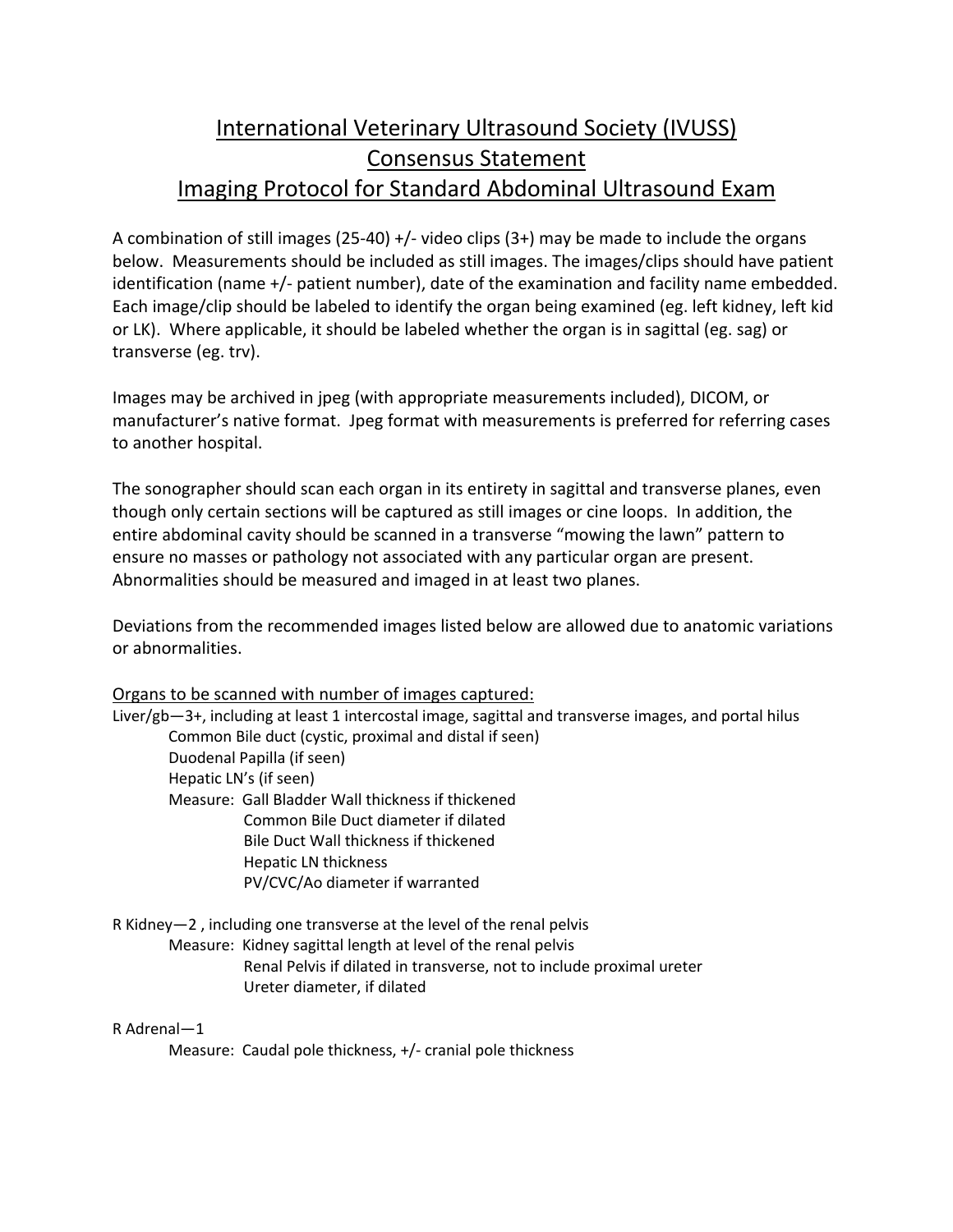Duodenum—1

Measure: Wall thickness serosa to luminal side of mucosa

- Pancreas—1-3, left and right limb, body Measure: Thickness of left and right limb Pancreatic duct if it appears dilated
- Stomach—2-3, body/fundus, pylorus, pyloro-duodenal outflow (PDJ) if seen Measure: Wall thickness at inter-rugal fold
- Spleen—2-4, at least one of which shows venous colorflow Measure in cats: Thickness in sagittal at level of the splenic hilus
- L Kidney—2, including one transverse at the level of the renal pelvis Measure: Kidney saggital length at level of the renal pelvis Renal Pelvis if dilated in transverse, not to include proximal ureter Ureter diameter, if dilated

# L Adrenal—1

Measure: Caudal pole thickness, +/- cranial pole thickness

- Colon 1-3, ascending/ICC junction, transverse, descending Measure: Wall thickness serosa to luminal side of mucosa
- Right Colic Nodes—1 Measure if abnormal

# Jejunum—3+

Measure: Wall thickness serosa to luminal side of mucosa

# Jejunal nodes--1

Measure: Thickness/diameter capsule to capsule

- Medial and internal ilac nodes/caudal vena cava/aorta at level of trifurcation—1+ Measure: LN thickness capsule to capsule
- Urinary Bladder—2, including trigone, and including one transverse Measure: Wall thickness if thickened

# Urethra—1, may be included with prostate

# Prostate—2,

Measure: length, width, and height if abnormal

Uterus—1-3, including body and each horn

# Ovaries—2